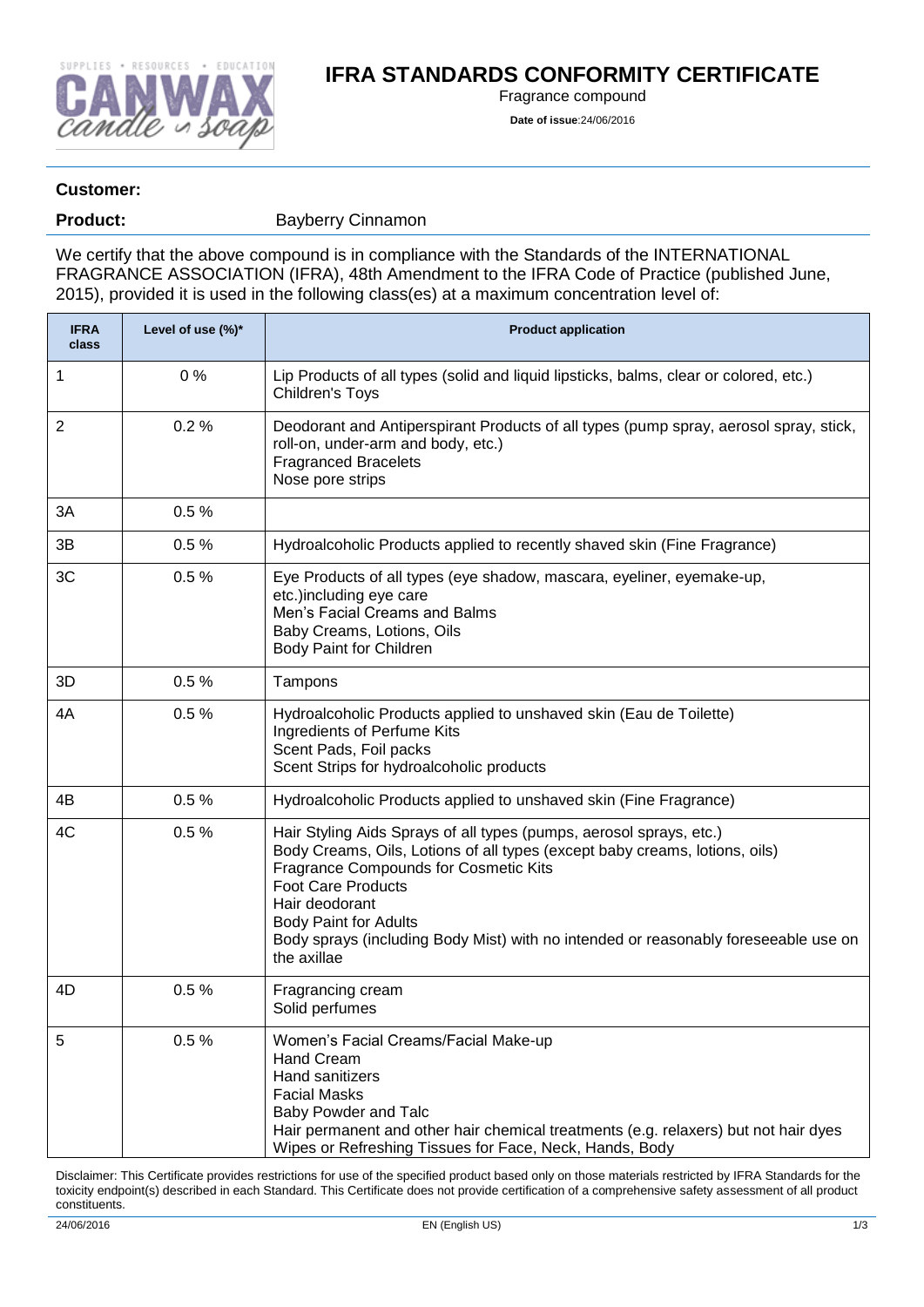

## **IFRA STANDARDS CONFORMITY CERTIFICATE**

Fragrance compound

**Date of issue**:24/06/2016

|           |      | Dry Shampoo or Waterless Shampoo                                                                                                                                                                                                                                                                                                                                                                                                                                                                                                                                                                                  |
|-----------|------|-------------------------------------------------------------------------------------------------------------------------------------------------------------------------------------------------------------------------------------------------------------------------------------------------------------------------------------------------------------------------------------------------------------------------------------------------------------------------------------------------------------------------------------------------------------------------------------------------------------------|
| 6         | 0%   | Mouthwash, including Breath Sprays<br>Toothpaste                                                                                                                                                                                                                                                                                                                                                                                                                                                                                                                                                                  |
| 7A        | 0.4% | Intimate Wipes<br><b>Baby Wipes</b>                                                                                                                                                                                                                                                                                                                                                                                                                                                                                                                                                                               |
| 7B        | 0.4% | Insect Repellent (intended to be applied to the skin)                                                                                                                                                                                                                                                                                                                                                                                                                                                                                                                                                             |
| 8A        | 0.5% | Make-up Removers of all types (not including face cleansers)<br>Hair Styling Aids Non-Spray of all types (mousse, gels, leave-in conditioners, etc.)<br>Nail Care<br>Powders and talcs (not including baby powders and talcs)                                                                                                                                                                                                                                                                                                                                                                                     |
| 8B        | 0.5% | Hair Dyes                                                                                                                                                                                                                                                                                                                                                                                                                                                                                                                                                                                                         |
| <b>9A</b> | 0.5% | Conditioner (Rinse-Off)<br>Liquid Soap<br>Shampoos of all types (including baby shampoos)<br>Face Cleansers of all types (washes, gels, scrubs, etc.)<br>Shaving Creams of all types (stick, gels, foams, etc.)<br>Depilatory(not including waxes for mechanical hair removal)<br>Body Washes of all types (including baby washes) and Shower Gels of all types<br>Bar Soap (Toilet Soap)<br>Bath Gels, Foams, Mousses, Salts, Oils and Other Products added to bathwater                                                                                                                                         |
| 9B        | 0.5% | Feminine hygiene -pads, liners<br>Toilet paper<br>Wheat bags                                                                                                                                                                                                                                                                                                                                                                                                                                                                                                                                                      |
| 9C        | 0.5% | <b>Facial tissues</b><br><b>Napkins</b><br>Paper towels<br>Other' Aerosols (incl. air freshener sprays and air freshener pump sprays, but not<br>deodorants / antiperspirants, hair styling aids spray and animal sprays)<br>Fragranced Face Masks (not intended to be used as medical device)                                                                                                                                                                                                                                                                                                                    |
| 10A       | 0.5% | Handwash Laundry Detergents of all types including concentrates<br>Fabric Softeners of all types including fabric softener sheets<br>Other Household Cleaning Products (fabric cleaners, soft surface cleaners, carpet<br>cleaners, etc.)<br>Machine Wash Laundry Detergents (liquids, powders, tablets, etc.) including laundry<br>bleach and concentrates<br>Hand Dishwashing Detergent including concentrates<br>Hard Surface Cleaners of all types (bathroom and kitchen cleansers, furniture polish,<br>$etc.$ )<br>Shampoo for pets<br>Dry cleaning kits<br>Scented gloves, socks, tights with moisturizers |
| 10B       | 0.5% | <b>Diapers</b><br>Toilet seat wipes                                                                                                                                                                                                                                                                                                                                                                                                                                                                                                                                                                               |
| 11        | 50 % | All non-skin contact or incidental skin contact including:<br>Candles<br>Air Fresheners and Fragrancing of all types (concentrated aerosol with metered                                                                                                                                                                                                                                                                                                                                                                                                                                                           |

Disclaimer: This Certificate provides restrictions for use of the specified product based only on those materials restricted by IFRA Standards for the toxicity endpoint(s) described in each Standard. This Certificate does not provide certification of a comprehensive safety assessment of all product constituents.